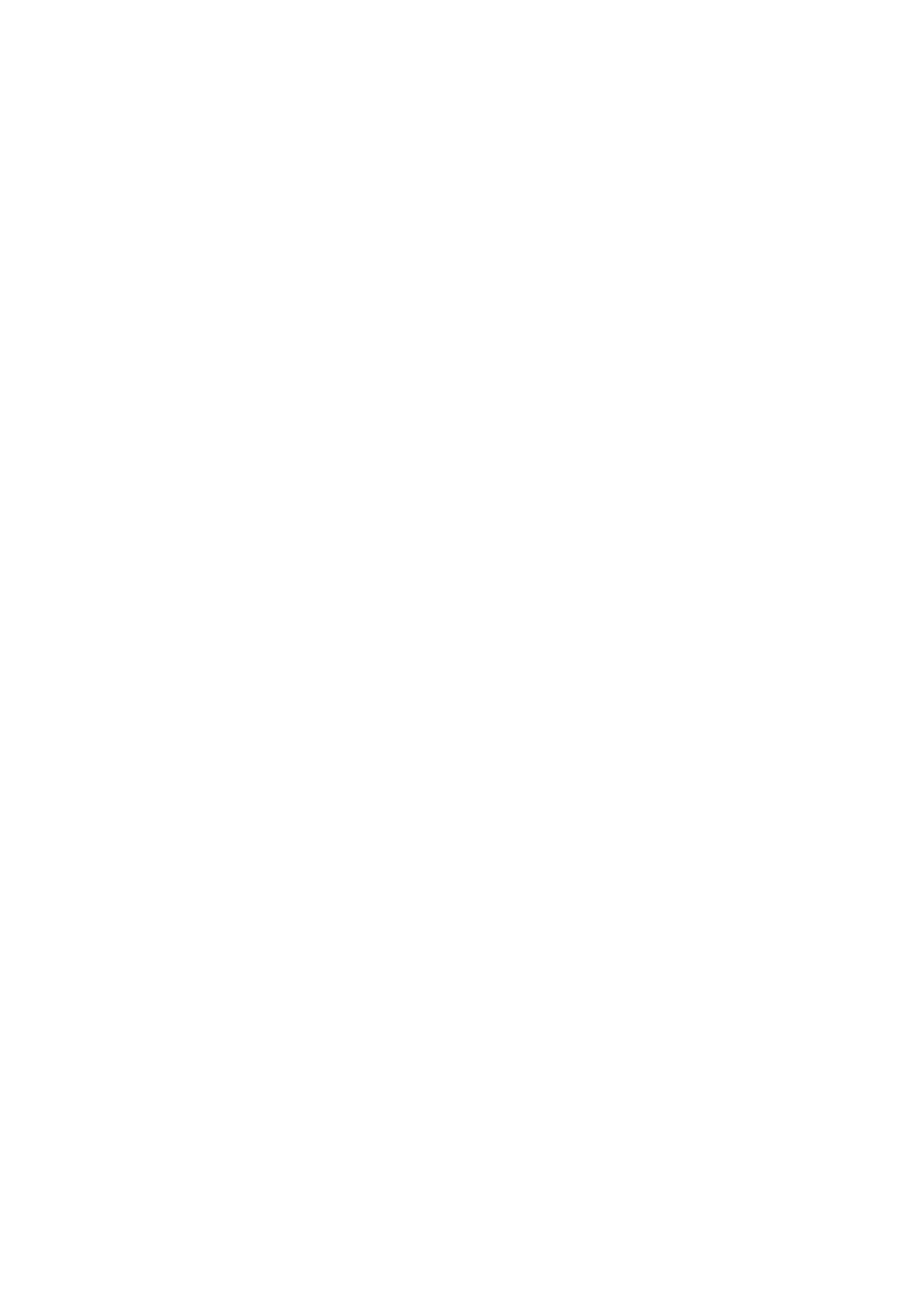# **CONTENTS**

| <b>Summary</b>               |              |
|------------------------------|--------------|
| <b>Introduction</b>          | $\mathbf{2}$ |
| <b>Conceptual basis</b>      | $\mathbf{3}$ |
| Variables considered         | 9            |
| <b>Econometric Modelling</b> | 13.          |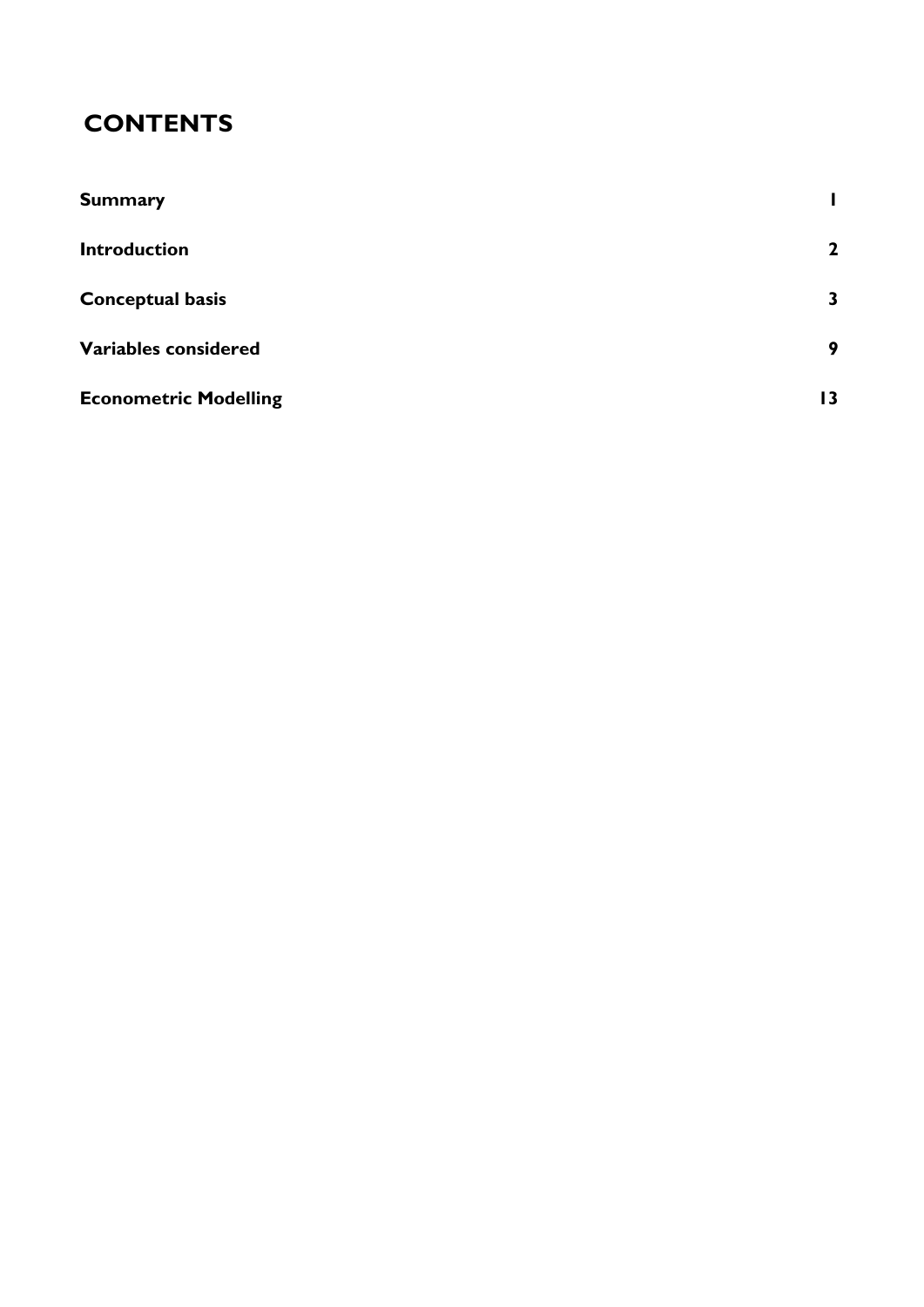# <span id="page-3-0"></span>**Summary**

Tasmania welcomes the comprehensive approach taken by the Consultant to construct an alternative model to assess urban transport costs. The Consultant has undertaken a comprehensive analysis of the drivers of urban transport costs and identified a number of potential cost variables that potentially will result in a more accurate method for estimating urban transport costs.

However, it is difficult to assess whether the Consultant's preferred model is reasonable without access to the model, the data, or the modelled outcomes for each Significant Urban Areas (SUA).

Tasmania's main concern with the Consultant's preferred model is that it appears too focussed on the peak commuter transport demand and has not given sufficient consideration to other demand drivers such as meeting the transport needs of passengers from low socio-economic areas.

The model also does not appear to capture diseconomies of scale and diseconomies of density that arise from smaller populations and less integrated transport networks.

These cost factors are particularly prevalent in Tasmania and their omission from the model may understate Tasmania's urban transport costs.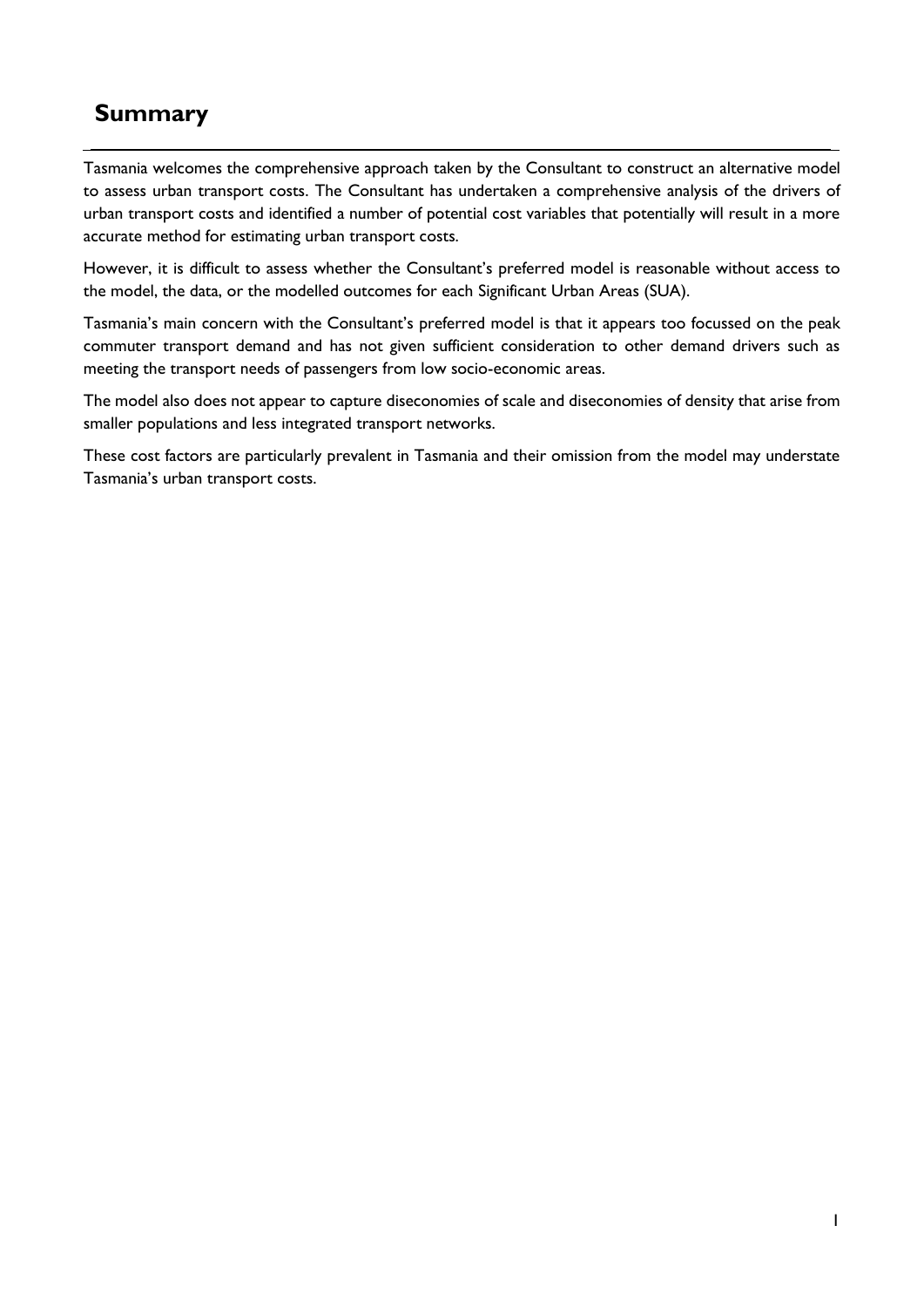# <span id="page-4-0"></span>**Introduction**

Tasmania welcomes the opportunity to provide comments on the Stage 2 - Final Report on Urban Transport prepared by Jacobs Australia (the Consultant) for the Commonwealth Grants Commission (CGC) as part of the 2020 Methodology Review.

Tasmania has previously expressed concern that the current assessment of urban transport net expenses does not fully capture all material cost drivers. The current assessment is simply a function of urban population size (Australian Bureau of Statistics SUAs of 20 000 and above). There are likely to be other cost drivers, for example, socio-demographic factors, that affect the demand for public transport services, and the topography of the urban area that is serviced.

The alternative model developed by the Consultant aims to capture more of the primary demand and supply drivers of urban transport which in turn drive per capita State government expenditures in this service area. The Consultant's report identifies that expenditure on public transport provision will vary across cities based on the transport task to be undertaken, the characteristics of the transport system and the specific characteristics of the city itself.

The Consultant also formed the view that a single recurrent expenditure model was sufficient, as capital expenditure was found to be highly correlated to recurrent expenditure, and did not require specific separate modelling.

Because the Consultant's report does not provide modelled outcomes for each State or the supporting State data, it is difficult to assess whether the preferred model produces reasonable estimates of net expenses for each State. The report enables States to comment only on the conceptual case, analytical framework and econometric analysis. Tasmania's comments are therefore limited to these matters.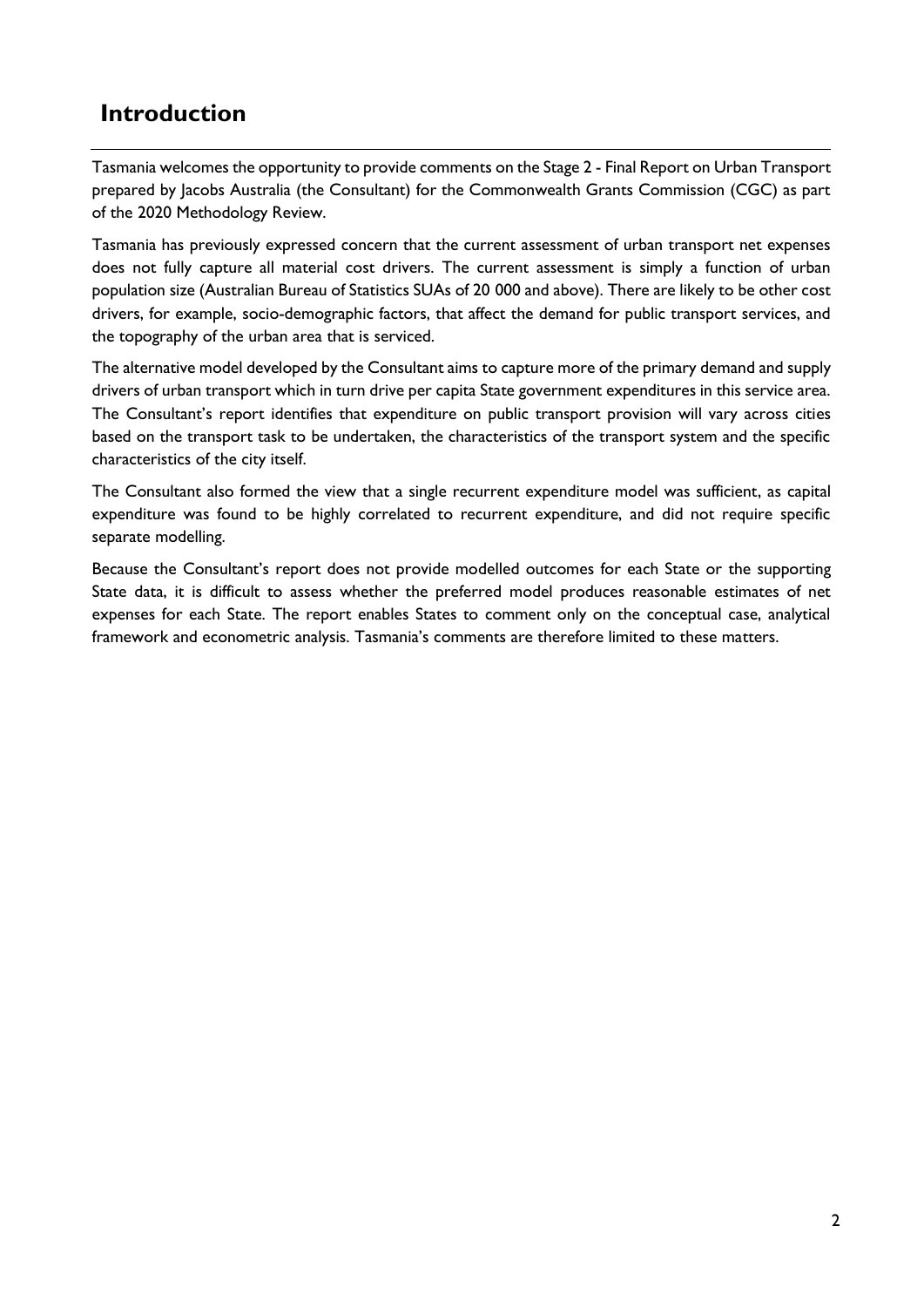# <span id="page-5-0"></span>**Conceptual basis**

### *Current method - recurrent expenses*

The conceptual case for the current assessment of urban transport expenses developed by the CGC (based on its consultant's advice to the 2010 Review<sup>1</sup>) is that urban transport per capita net expenses (total expenses less revenue) increases as the population of urban centres increases.

Possibly because of time constraints with the 2015 Methodology Review, the CGC did not undertake a comprehensive review of its model and decided to retain the 2010 model with some modifications to include public non-financial corporation urban transport expenses and cities with populations over 20 000.

The current method assumes urban population is a good proxy for the urban transport task (as measured by passenger-kilometres per capita). This is because, as urban areas get larger:

- there is more congestion and thus more public transport usage per capita; and
- travel journeys increase as urban areas become larger and travel distances grow.

The CGC compared passenger-kilometre data and per capita net expenses which showed that both data increased with population size. The CGC concluded that these results were consistent with its conceptual case.

The current CGC model is a simple linear-log regression function based on net expenses (dependant variable) and SUAs with populations greater than 20 000 (independent variable).

 $Ei = a + b * Ln (population)$ 

Ei = net expenses per capita

- $a =$  intercept
- $b =$  coefficient

 $\overline{a}$ 

The population data is transformed by logarithm because expenses are observed to be non-linear with urban population due to factors such as economies of scale. That is, as urban populations increase in size there are operating efficiencies in the cost of delivery of transport services.

During the 2015 Methodology Review, some States raised concerns that, as there were only passenger-kilometre data for the eight capital cities, the conceptual case was based on a very limited data set. Also, as there was an uneven spread of city sizes, with a large number of smaller cities and few very large cities, the relationship derived from the data could be unduly influenced by the larger cities. The data point for Sydney could even be considered to be an outlier. This is shown in figure  $1<sup>2</sup>$  where there is 'bunching' of data among the smaller cities and much fewer data points for the larger cities.

<sup>&</sup>lt;sup>1</sup> 2010 Review of State Government Subsidised Urban Public Transport Services: Consultant Advice, Institute for Sustainable Systems and Technologies, University of South Australia, April 2009.

<sup>2</sup> *2015 Review Proposed Assessments Staff Discussion Paper CGC 2013 - 07S,* October 2013.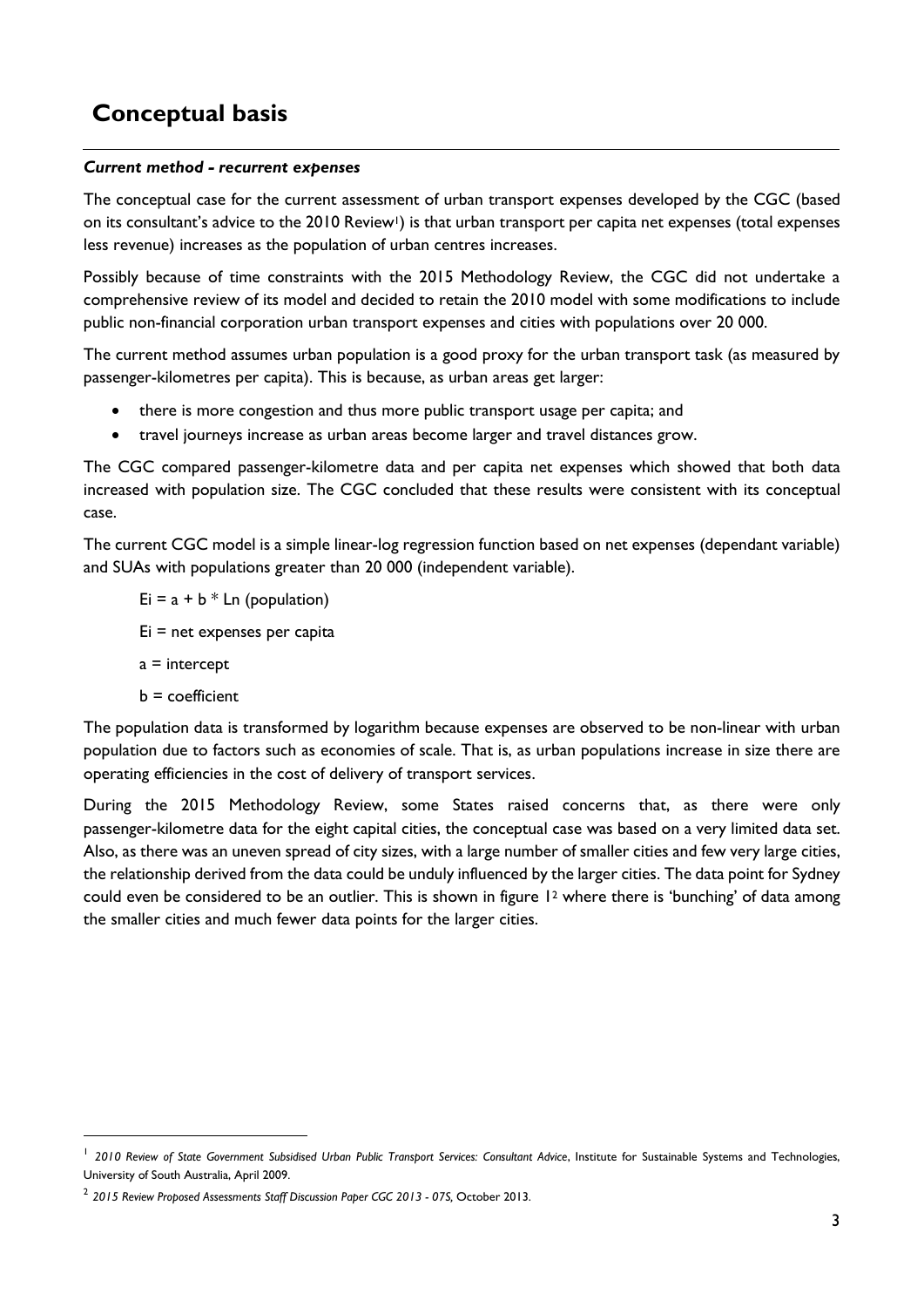Figure 1 - Relationship between public transport operating subsidy (\$pc) and urban population (m), average of 2008-09 to 2011-12 and average of 2004-05 to 2006-07 - 2010 Review and 2015 Review with updated data.



### *Consultant's approach*

For the 2020 Review, the CGC decided to undertake a review of its model and engaged a consultant to develop an alternative urban transport model. The aim is to better capture the recurrent and infrastructure costs in delivering urban transport. The Consultant investigated a broad range of potential variables in arriving at the preferred alternative model.

The Consultant noted that an ideal model is one where urban transport costs are a function of volume (the transport task) and factor prices. However, this structure only works if there is a single mode of transport, with similar population distributions, economic activity and geography between areas. As noted earlier, volume data (passenger kilometres per capita) is only available for the eight capital cities, so there are not enough data points to reliably undertake regression analysis using urban transport volume data. Therefore, proxies are needed for the volume variable.

The Consultant's recommended model framework uses expenditure on public transport as a function of the transport task, characteristics of the transport system and specific characteristics of the city itself. That is:

$$
Ei = F(Di, Si, Ci)
$$

Ei = net expenditure (dependent variable)

- Di = demand related cost variables (proxies for volume)
- Si = supply or network related cost variables (also proxies for volume, cost of provision and factor price effects)
- Ci = city specific cost differences between SUAs

Data for the dependant variable (recurrent net transport expenditure) was provided by the States. However, the Consultant notes in the report that not all State data was derived in the same way, and so consistency was one of its major challenges (in addition to the need to use proxies for volume data) in developing the model. (page 7).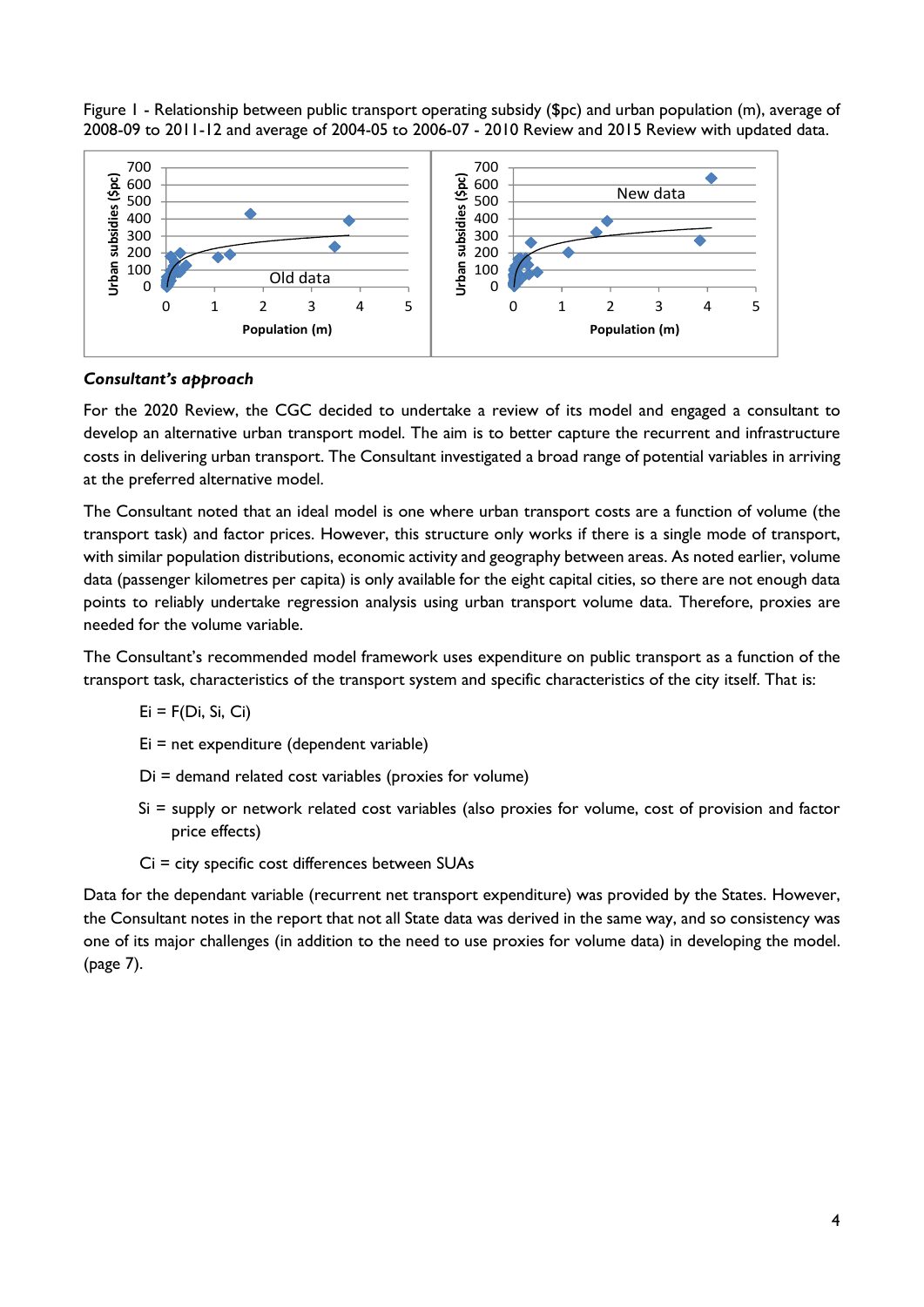### *Capital expenses*

The CGC separately assesses urban transport infrastructure costs within the investment assessment. This assessment is also based on population growth and city size as the key drivers of relative State costs.

The Consultant formed the view that a single expenditure model was sufficient as it found from the research evidence that capital expenditure was highly correlated to recurrent expenditure, and this obviated the need for a separate capital expenditure model.

Tasmania supports in principle the general approach taken by the Consultant as an improvement on the current assessment although we have some concerns with the form of the alternative model. These concerns are discussed in the following sections.

Without access to the data or modelled outcomes for each State, Tasmania reserves its support for the preferred model until further information can be provided.

#### QUESTION:

1. If a single expenditure model is adopted, how will the CGC treat urban transport infrastructure costs in the current investment assessment?

#### *Economies of scale*

The Consultant notes in research cited in the report that there is evidence that there are economies of scale as passenger numbers grow.

The Consultant argues that a linear-log relationship is used in the preferred model for the passenger numbers by mode variable to capture the increase in per capita expenses as the network becomes more complex, but that the rate of increase slows as passenger numbers increase.

Tasmania agrees with this observation. However, there is no specific discussion of the reverse of this situation, where small cities face diseconomies of scale. The linear-log form implies that as passenger numbers increase, the marginal per capita cost increase decreases. The converse of this argument is that as passenger numbers decline, the marginal per capita cost saving increases.

For small States such as Tasmania it is argued that servicing a smaller population base and dispersed urban form is costly on a per capita basis. That is, outer areas with low density and lower cost recovery from concession passengers requires more, rather than less, net spending per capita. This situation does not appear to be captured in the preferred model. Rather than a simple linear regression, the Consultant has not indicated in the report whether other functional forms were tested. These could have included a quadratic function or even a cubic function where there are initially diseconomies of scale when the population and demand is low, then transitioning to economies of scale as the population and demand increases.

The model includes population density as an independent demand variable although it is not transformed into a linear-logarithmic form, although other independent variables, such as passenger numbers, have been transformed. Non-transformation of the population density variable into logarithmic form assumes that economies of scale from increasing population density is being captured by the logarithm of other variables.

However, increasing population density could also contribute to economies of scale as greater urbanisation is likely to lead to economies of density<sup>3</sup> of transport systems. It is also recognised that increasing density will at some point lead to diseconomies of scale as systems become complex, congested and unable to meet demand.

 $^3$  Economies of Density are generally characterised by a situation where unit costs are lower in relation to population density. The higher the population density, the lower the likely costs of infrastructure required to provide a service. One example would be the costs associated with providing electricity networks to urban compared to rural areas.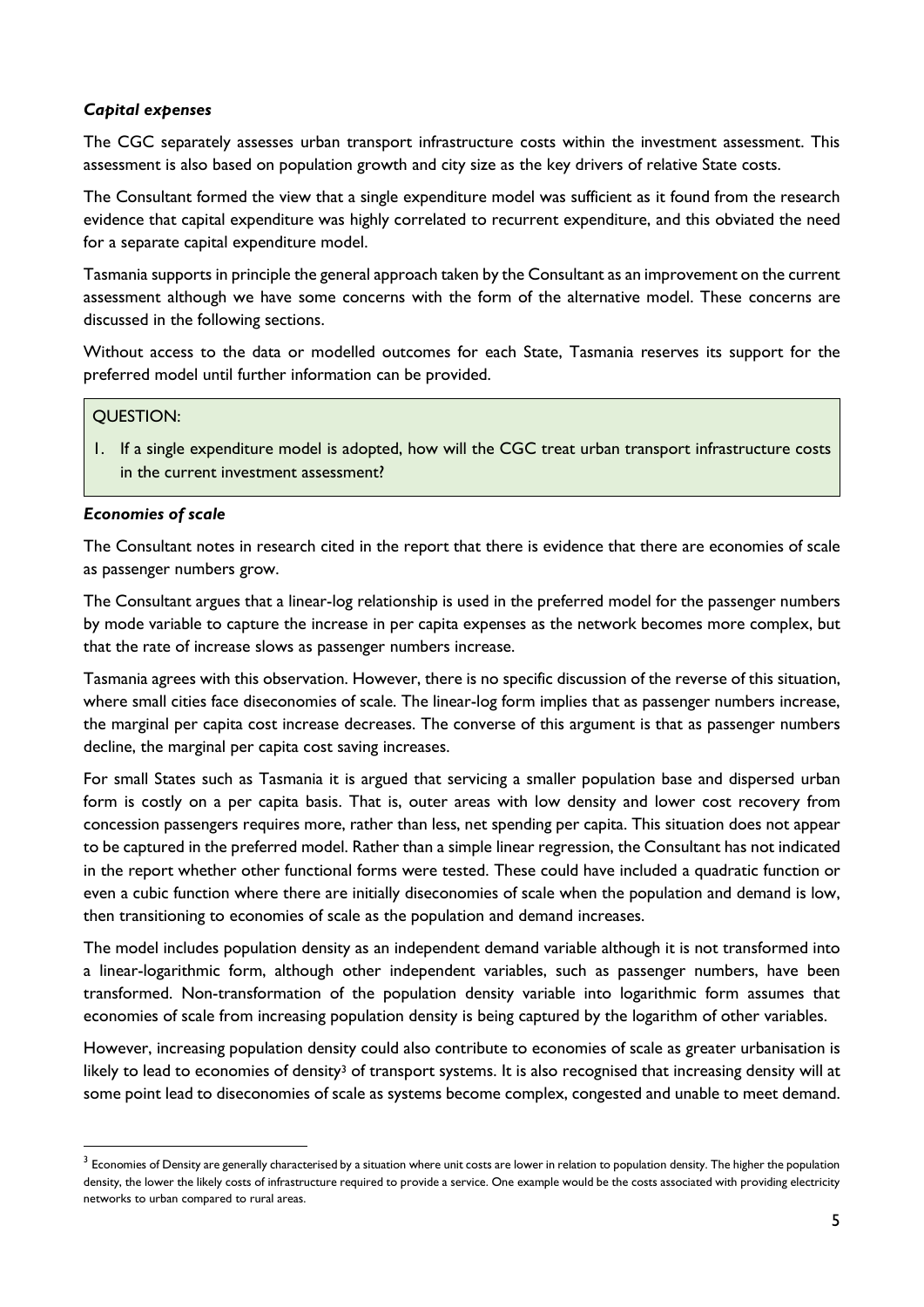Economies/diseconomies of scale may also vary according to transport mode. For example, in Tasmania buses are the only form of public transport and for this transport mode economies of scale are harder to achieve compared to rail. This is because buses need to compete with other road traffic during peak periods as the population grows. This distinction does not appear to be modelled.

# QUESTIONS:

- 1. The current CGC model uses the log of population which, in effect, accounts for population driven economies of scale. Is it a reasonable assumption by the Consultant to use population density as a demand variable that is not transformed into a logarithmic form?
- 2. Does the linear-log form correctly capture cost for smaller populations that face diseconomies of scale?

# *Policy Neutrality*

Over many years successive State Governments have, at times, made policy choices to 'overinvest' in certain transport modes over other alternatives. For example, in Victoria some train services run well beyond distances where a bus connection would be a cheaper alternative to transfer lighter passenger loads to other destinations rather than to continue the journey by train. The introduction of light rail over cheaper alternatives is another example.

Section 2.1 of the Consultant's report addresses the need to develop a model that recognises the influence that policy factors have on expenditure levels and to subsequently limit the effect of these factors on GST funding shares. The Consultant states in the report:

*'The principle of the CGC's advice on GST revenue distribution among states and territories (States) is horizontal fiscal equality (HFE). Therefore, the recurrent expenditure model must be independent of the policy of individual governments (policy neutral) and reflect what States do on average.*

*In our opinion, policy neutrality and a reliable model can only be ensured following a two-step modelling process:*

*1) Estimate a model that includes variables accounting for both policy-related and policy neutral cost drivers.*

*2) Use this model to adjust the expenditure observations to policy neutral levels by removing the effect of policy variables on expenditure. Funds can then be allocated based on the relationships of these standardised expenditure levels.'*

In Table 2.1 the Consultant provides an illustrative example in relation to light rail to highlight the impact of a policy choice to introduce a higher cost alternative. This example suggests that the removal of policy driven expenditure in relation to light rail can be identified and removed.

Further, in Table 5.1, the Consultant identifies that policy related variables have been included in the modelling to remove the effect of policy related factors on subsequent funding shares. Tasmania supports this approach.

# QUESTION:

1. It is not clear in the report what variables have been included to remove the effect of policy related factors on funding shares. For example, does the preferred model differentiate between types of rail (light rail and trams), and include ferries, and how have any policy related expenditure impacts been removed?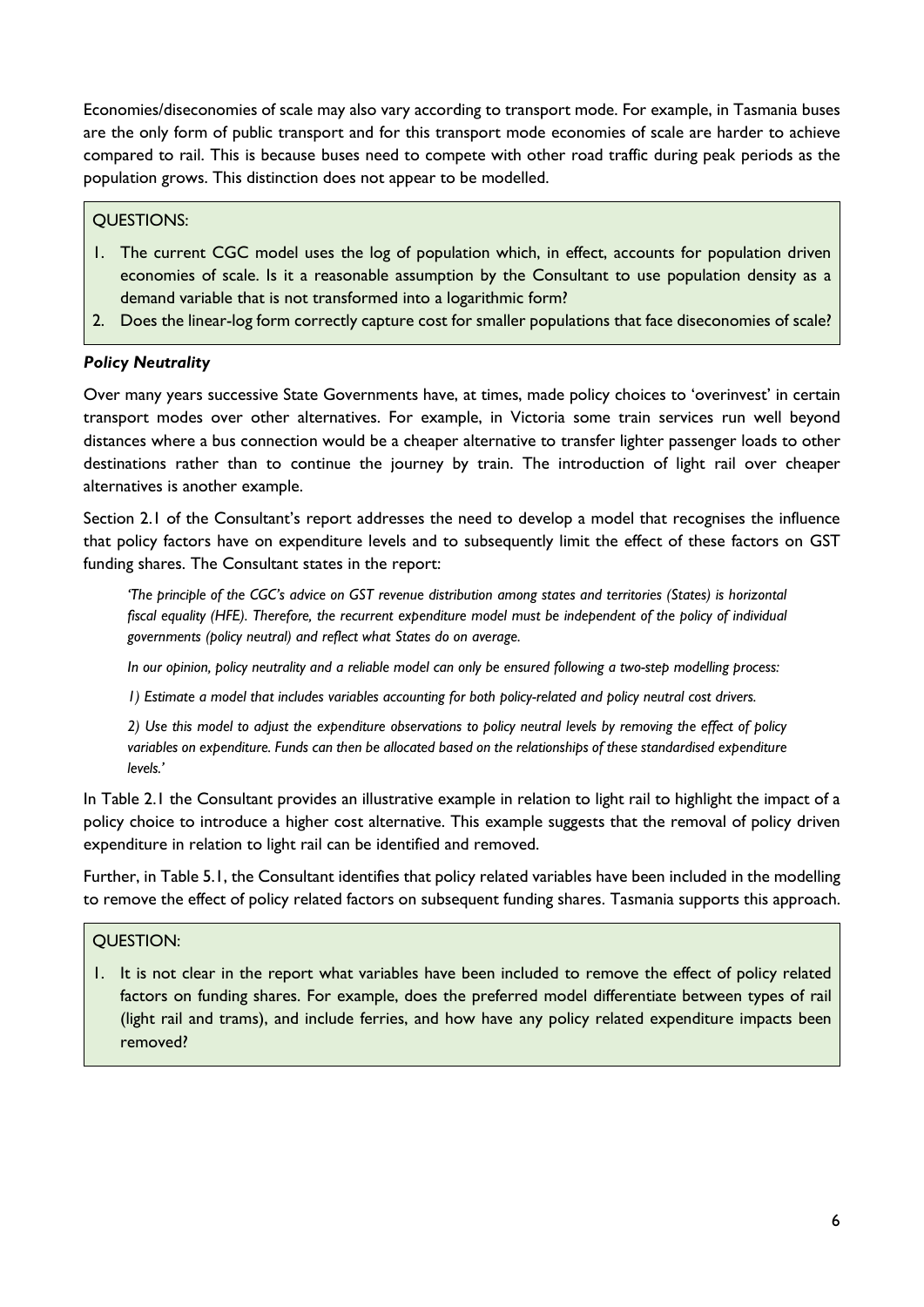# *Geography*

The Consultant has used the same spatial units as the current model used by the CGC except that there is no population cut-off for SUAs above 20 000. The geographic areas are therefore all SUAs as determined by the ABS<sup>4</sup> comprising one or more contiguous Statistical Areas level 2 (SA2s) containing one or more related Urban Centres joined using the following criteria:

- they are in the same labour market;
- they contain related Urban Centres where the edges of the Urban Centres are less than 5 km apart defined by road distance; and
- they have an aggregate urban population exceeding 10 000 persons.

It is noted that the SUA structure does not aggregate to State or Territories, as SUAs can cross State or Territory boundaries. An issue for the CGC is how cross boundary urban transport assessments are addressed. For example the Gold Coast - Tweed Heads SUA is in both Queensland and NSW and the Albury-Wodonga SUA is in NSW and Victoria. It is understood that in these cases the Consultant proposes that the estimates be apportioned to the States based on population or travel shares. Tasmania supports either of these approaches.

It is acknowledged that in order to develop a relatively manageable national model, SUAs are used as the primary spatial unit. Under the current model, this results in only four SUAs being included for Tasmania (Hobart, Launceston, Devonport and Burnie-Wynyard). However, with the removal of the 20 000 cut off, the number of SUAs only increases from four to five with the inclusion of Ulverstone.

Because expense data provided by Tasmania for Ulverstone and Devonport SUAs were estimated using population, this data has been excluded by the Consultant. This is because population is also a key variable in the regression. Similar exclusions for other States results in the total number of SUAs falling from 101 to 70. The Consultant considers that a complete dataset is not required and that a sufficiently diverse sample of SUAs enables the model to predict the missing values (for Ulverstone and Devonport). As all 70 data points represent 96 percent of total urban population, excluded SUAs represent only a small proportion of the total population. However, Tasmania would argue that while Ulverstone and Devonport have only small populations, they are unique and not representative of the national dataset due to the dispersed nature of the urban centres and the small populations served, and that they comprise largely non-commuter passengers.

Because there are only three SUAs for Tasmania out of a total of 70 SUAs, Tasmania's influence on the national model will be very small. By contrast, NSW accounts for the largest number of SUAs (31), significantly above its per capita share.

# QUESTION:

 $\overline{a}$ 

1. Does past urban transport expenditure by NSW governments unduly influence the supply cost coefficients in the model? That is, is the model policy neutral?

<sup>4</sup> ABS cat 1270.0.55.004 - Australian Statistical Geography Standard (ASGS): Volume 4 - Significant Urban Areas, Urban Centres and Localities, Section of State.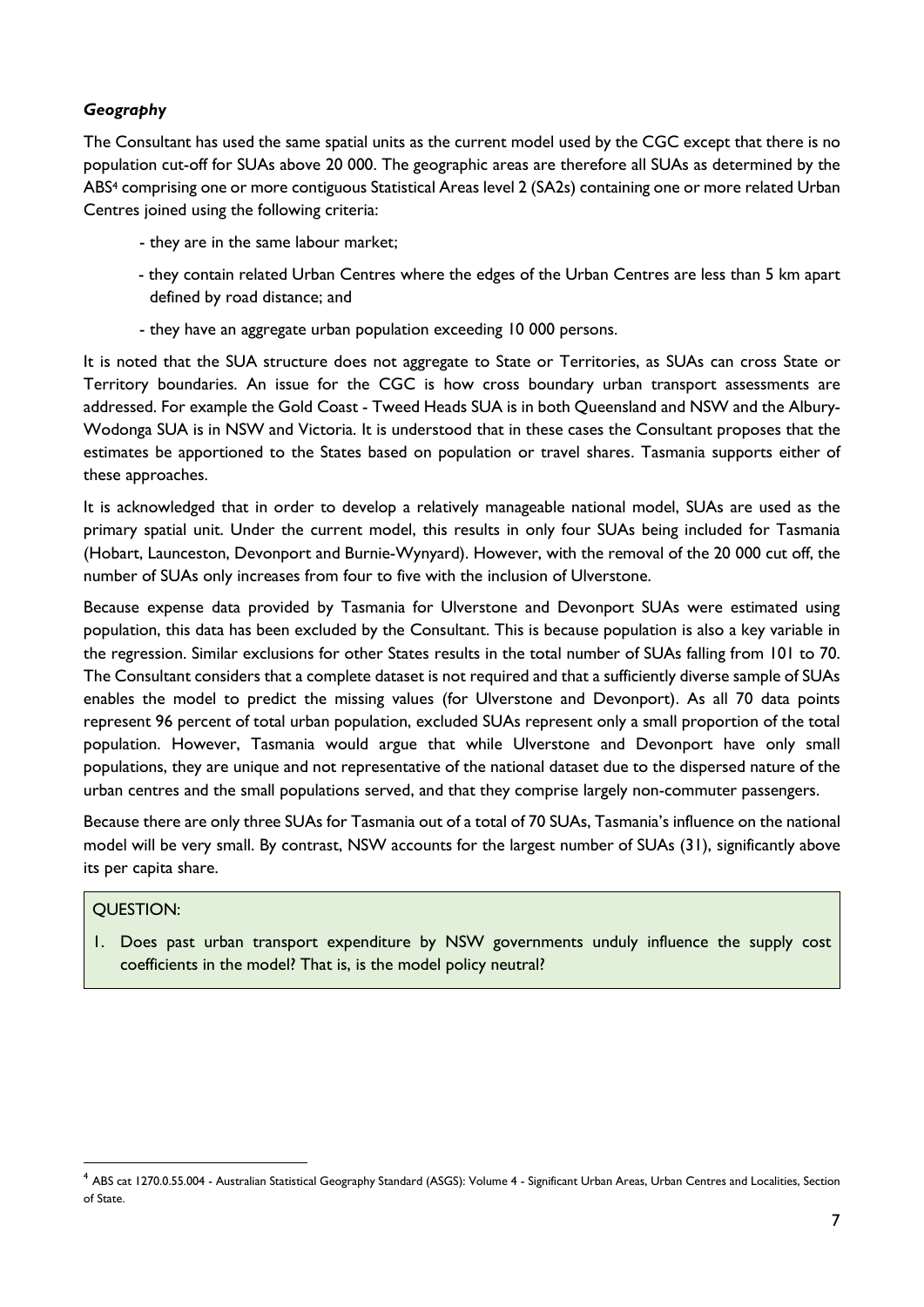# *Treatment of satellite cities*

A key question raised by the Consultant is whether any SUAs should be combined. That is, whether there are any SUAs that should be considered as having a sufficiently integrated labour market with the neighbouring capital city to be, in effect, considered part of the larger SUA. These SUAs are considered as labour market integrated satellites.

The Consultant, using various geographic tests, (ie labour market is significantly integrated with the capital city) found that Yanchep in Western Australia was the only satellite city. Yanchep is a significant distance from Perth and is on the edge of the Perth SUA which includes Alkimos and Eglington. However, as there is no economic base at Yanchep it is primarily an outer suburb. Therefore, Tasmania agrees that Yanchep SUA should be combined with the Perth SUA.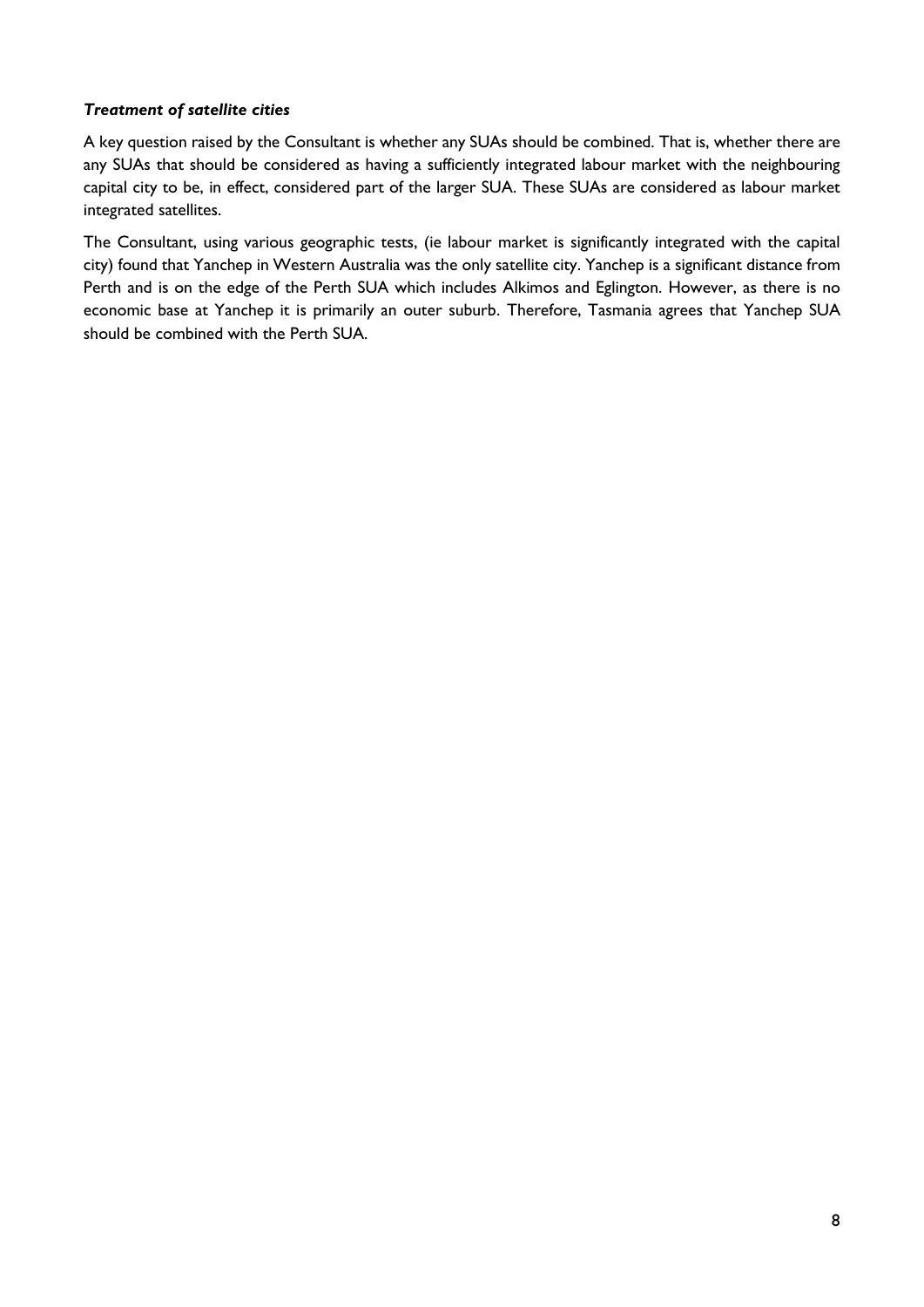# <span id="page-11-0"></span>**Variables considered**

As noted, the Consultant developed an analytical framework that recurrent urban transport costs are a function of passenger demand related costs, network supply costs, and city specific costs.

The following comments are provided in relation to the variables that were considered by the Consultant to be suitable candidates for evaluation in their modelling.

# **Passenger Demand Driven Cost Variables**

#### *Low socio economic status*

The Consultant identified socio-economic status as a potential key determinant of public transport use and suggested that the ABS Socio-Economic Indexes for Areas (SEIFA) was likely to be a robust proxy to be used in its regression analysis.

Tasmania agrees with the Consultant that low socio-economic populations would be more reliant on public transport. This is because low socio-economic populations either do not have a car, or if they do, they cannot afford to use it regularly. Low income populations also tend to live further away from services where housing costs are lower. These journeys by low socio-economic populations are generally not commuter journeys but are to enable travel to appointments, shopping, and other non-work related purposes.

Tasmania's urban areas are characterised by small dispersed populations, and low-density development. The journey to work market is only really prevalent in the Hobart SUA, with little commuting on public transport in the rest of Tasmania5.

The SEIFA variable was considered in Model 5, but it was rejected by the Consultant as the regression analysis test statistics were not superior to Models 1, 2 and 4. (Model 3 was rejected).

| <b>Statistic (log linear form)</b> | Model I | Model 2 | Model 4 | Model 5 |
|------------------------------------|---------|---------|---------|---------|
| Adjusted R <sup>2</sup>            | 0.77    | 0.73    | 0.76    | 0.69    |
| <b>F</b> Statistic                 | 48.44   | 47.12   | 32.0    | 40.17   |

The key statistics from the Consultant's report are shown in the following table.

However, in the case of Model 5 there is no technical proof or hypothesis test results provided as to why SEIFA was considered to not improve the fit of the model compared to the other models. It is therefore not possible to assess how significant the SEIFA variable is.

Non-linear relationships between the dependant variable and other variables have been attributed to scale effects and addressed by taking the natural logarithm of independent variables<sup>6</sup>.

In the case of Model 1, the logarithm of passenger numbers was used and for Models 2, 3 and 4 logarithms of employment were used. However, in Model 5 there appears to be no effective scale effect adjustment as the logarithm has been applied to the slope variable. It is not clear from the Consultant's report that the slope variable would exhibit a diminishing rate of costs and, in addition, it is not related to transport demand. It is

 $^5$  The Tasmanian Department of State Growth estimates that about 20 per cent or urban travel in the Hobart SUA is for journey to work. This is significantly lower in the North (about 10 per cent) and the North West (about 5 per cent).

 $^6$  'Economies of scale can be modelled with specific proxy variables, such as congestion or mode shares, which describe expense patterns. Alternatively, it can be accommodated through the choice of functional form by using logarithms. We have applied both approaches in our analysis'. Jacobs Urban Consultancy Stage 2 Report, page 42.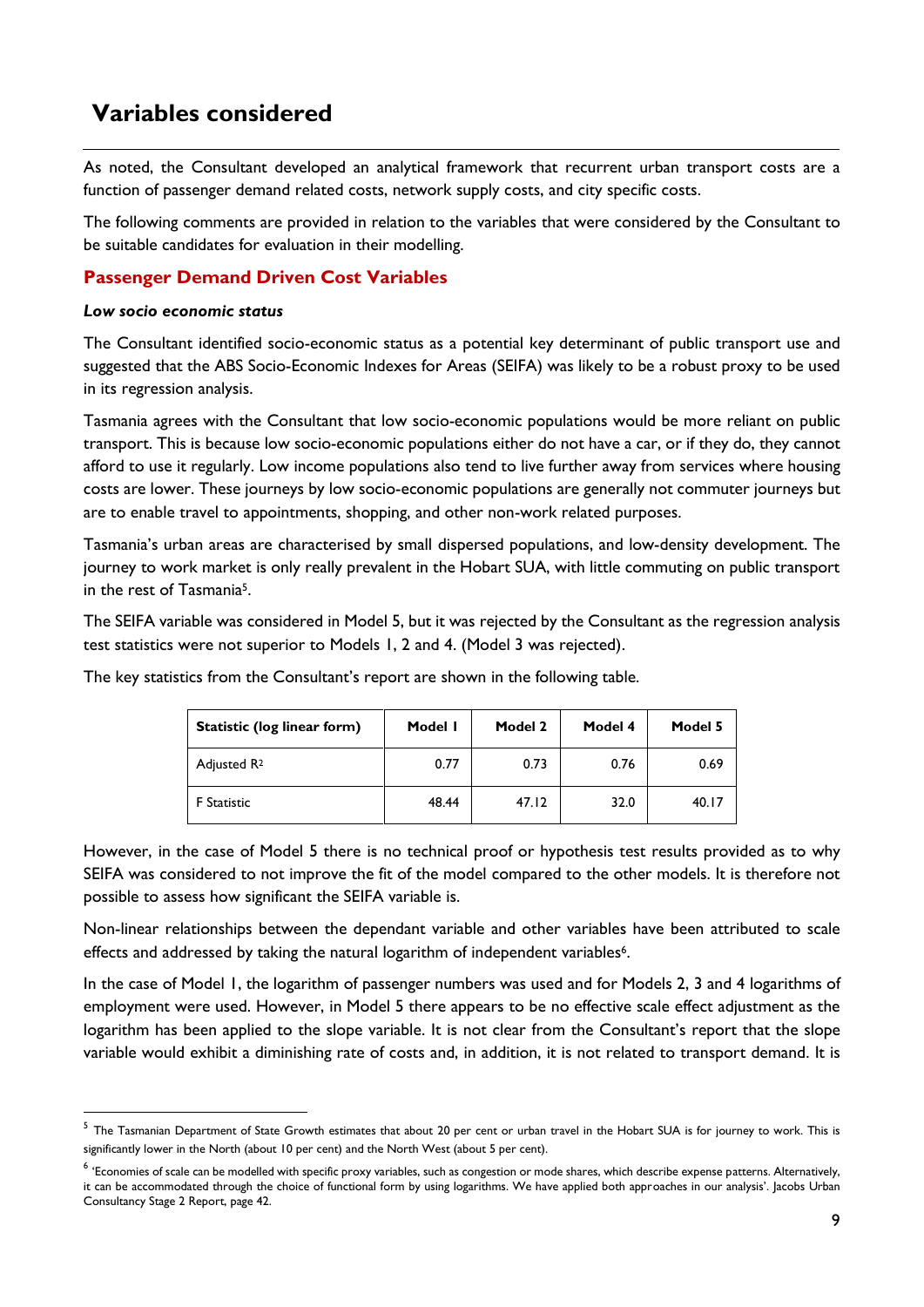noted that the regression statistics for Model 5 are very similar with, or without, the logarithmic form of slope, which suggests that non-linearity may not be present.

If this is the case, then Model 5 does not include a variable that captures scale effects. It would be enlightening to know if it would have produced a better R<sup>2</sup> had it been in logarithmic form.

Tasmania is also concerned that, by excluding a variable to capture low socio-economic status, the model places greater emphasis on the commuter market as the key demand driver of urban transport costs. There is only limited consideration of non-work related trips. The journey to work demand is of significance only in the Hobart SUA with little commuting on public transport in the rest of Tasmania.

Tasmania is concerned that the Consultant has disregarded socio-economic factors such as SEIFA too readily and appears to have favoured the peak commuter as the key driver of passenger demand in the preferred model.

# QUESTION:

1. Why have socio-demographic variables been omitted from the model, despite the report finding that socio-economic status is likely to be a key determinant of public transport use?

# *Employment*

The inclusion of employment as a potential variable could be considered a proxy for the costs driven by journey to work passengers (commuters). Higher rates of employment would create a greater demand on commuter travel and thus transport costs. As there are economies of scale, the Consultant has applied this variable in logarithmic form.

While this would seem a reasonable proposition it does not necessarily hold for smaller SUAs that do not have the high levels of congestion of larger SUAs. As noted in Tasmania's case, a significant proportion of total passengers use urban transport for non-work related travel.

However, employment was not included as an independent variable in the preferred model because of multicollinearity issues between population density and employment. Tasmania would agree with this decision.

# *Population weighted density*

Tasmania accepts that population density is a key driver of urban transport costs. Clearly, as urban regions grow, and population density increases, there will be greater demand for, and associated costs of, providing public transport. The current model uses population rather than population density as its only variable. However, it is transformed into logarithmic form to capture scale effects. It is not clear why the Consultant did not consider applying a logarithmic form to population density instead of other variables in its modelling.

As noted earlier, population density could also be a driver of economies of scale and thus a log-linear transformation may also be appropriate. The Consultant may have used the logarithm of passenger counts to make the interpretation of the estimated coefficients easier and more directly comparable between SUAs. Population density per SUA can already be readily compared.

The Consultant has included population density in the preferred model. Tasmania agrees in principle that this is an appropriate variable.

# QUESTION:

1. Why did the Consultant not consider applying a logarithmic form to population density instead of other variables?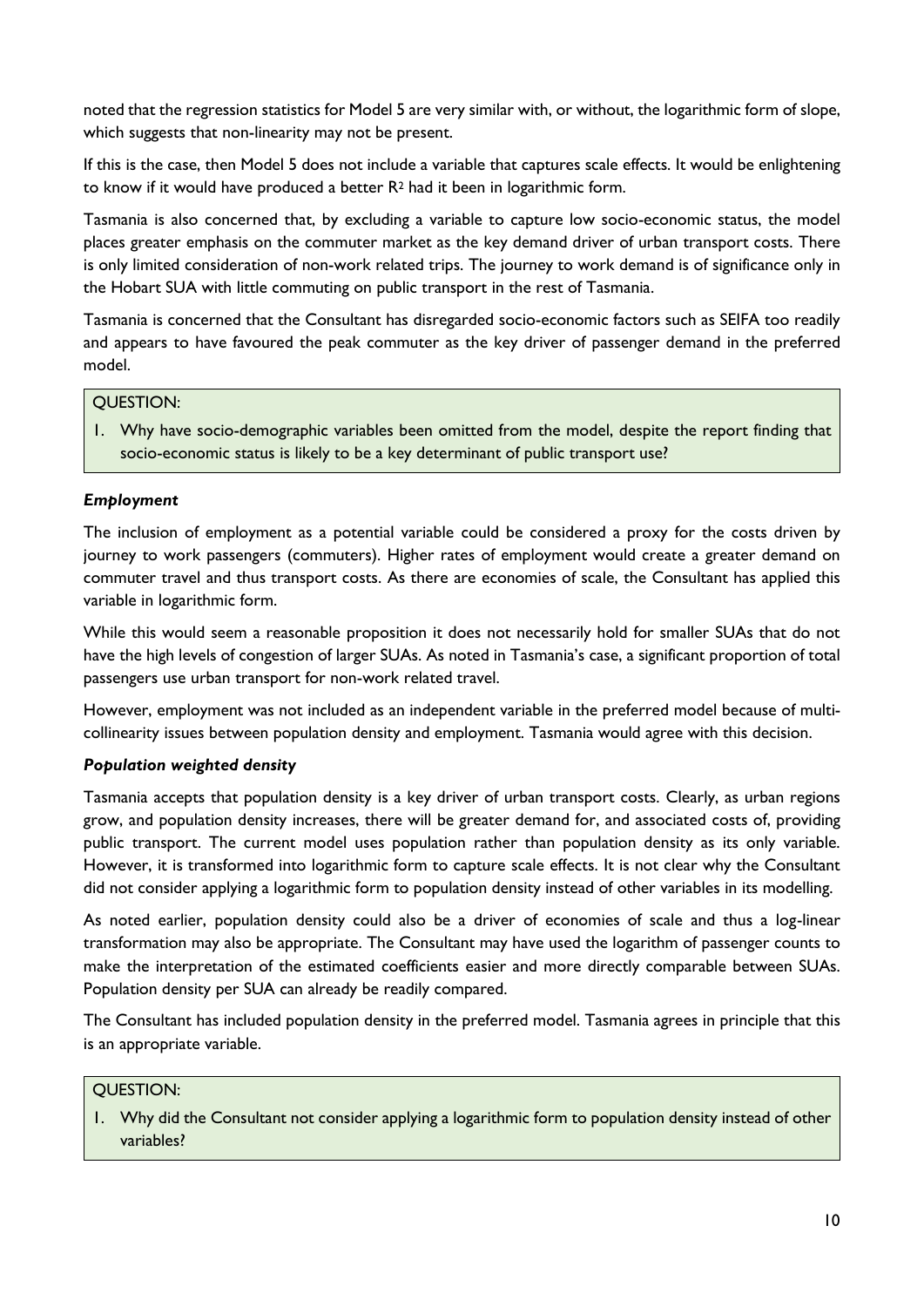# *Student travel (School enrolments)*

It is noted that the CGC is considering including school transport in the urban transport assessment for the 2020 Methodology Review. Tasmania has previously expressed concerns with this proposal in its response to the CGC staff Draft Assessment Paper, particularly if it was applied to the current transport model.

School enrolments were considered by the Consultant, although excluded on the basis that school enrolments may be potentially too narrow in being representative of the broader population's transport needs and it did not appear to add explanatory power on top of that already offered by employment, especially if it exhibits high correlation with employment.

# QUESTIONS:

- 1. Why was school enrolments considered as a possible driver of urban transport when the CGC already makes an assessment of school transport within the Schools assessment?
- 2. How are other student journeys treated? (e.g. urban students travelling on general public services).
- 3. The CGC is considering including school transport in the urban transport assessment. How does this accord with the Consultant's preferred model which does not include student travel?

### *Network supply cost variables*

It is understood that the variables considered in this category relate to urban transport supply or availability differences between SUAs. For example, some SUAs will have a particular transport mode composition (rail, light rail, trams, buses and ferries) and each mode will have differing supply costs.

The Consultant also considered distance to work in this category of variables, because the average distance to work affects the cost of supply which will be dependent on rail and bus route length.

### *Passenger numbers by mode (train and rail)*

The Consultant considered passenger numbers by mode and distance to work as proxies for passenger kilometres and congestion. This variable is designed to capture the higher cost of transport modes where higher demand requires more complex infrastructure such as trains compared to buses.

In Appendix D, the Consultant undertakes multi-collinearity tests of all considered variables to assess where independent variables may be correlated with each other, thus potentially undermining the statistical significance of an independent variable<sup>7</sup>. An assessment is made between population density and train and bus mode use/level and the correlation coefficients are both 0.79. This is above the threshold of 0.70 that the Consultant considers would be likely to significantly hamper the precision of the estimates.

However, in the Consultant's preferred model, both population density and passenger numbers for bus and train transport modes are included as independent variables which suggests that multicollinearity may be present. It is not clear why passenger numbers have been included when employment was rejected because the level of multi-collinearity is above its threshold.

#### *Distance (journey to work)*

 $\overline{a}$ 

This variable aims to capture the higher costs associated with longer distances required to journey to work.

The Consultant notes that this relationship is not clear cut, as greater commuter distances may make private car use more feasible so there is reduced demand for transport services the further the population lives from

 $^7$  Severe multicollinearity is a problem because it can increase the variance of the coefficient estimates and make the estimates very sensitive to minor changes in the model. The result is that the coefficient estimates are unstable and difficult to interpret.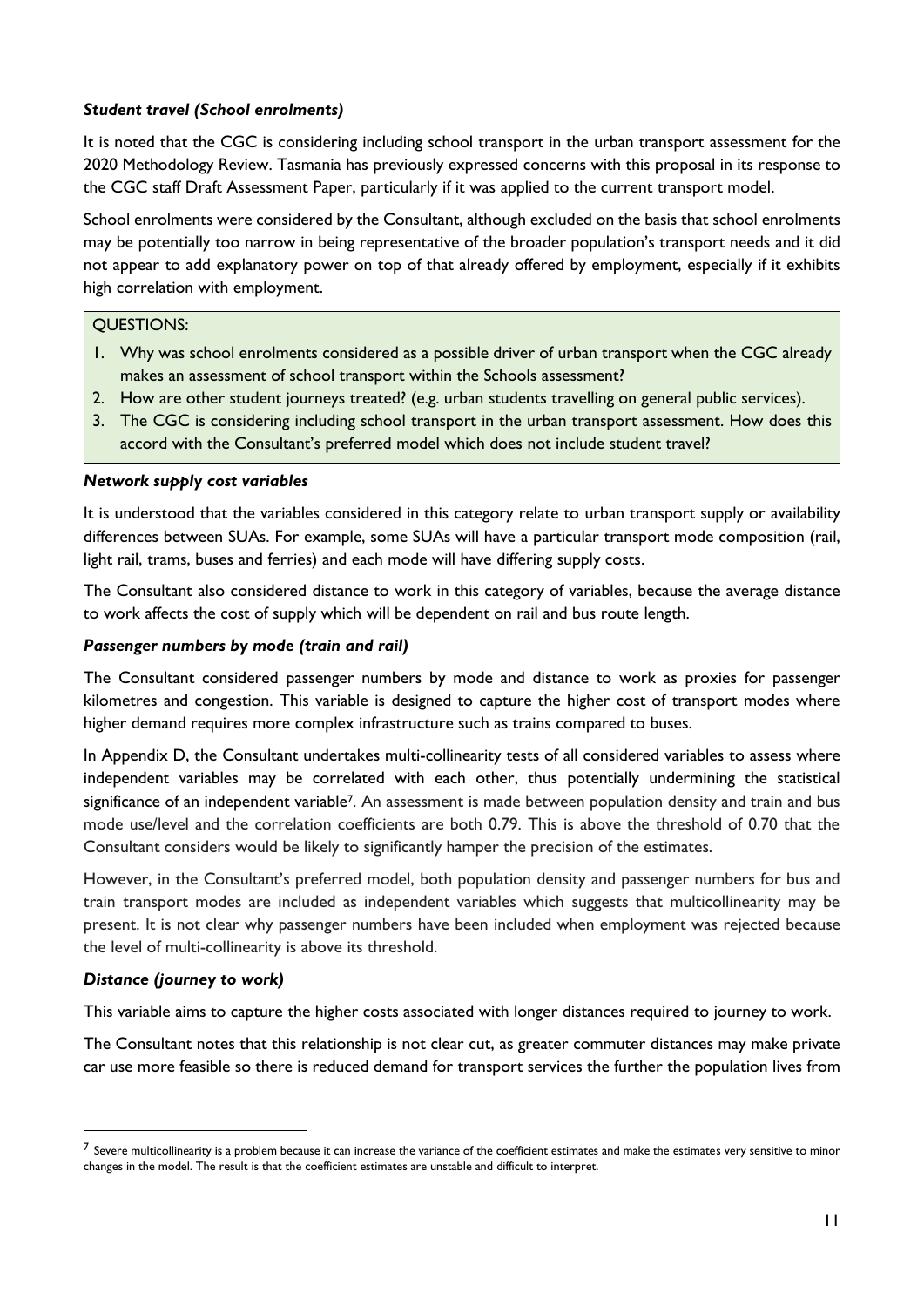the city. This could be due to the fact that being further away from city centres means that urban transport service routes and frequency are less likely to be convenient compared to living closer to the city centre.

Tasmania would also argue that persons of low socio-economic status tend to live further from city centres and often there is little option but to use public transport even though it may be inconvenient or poorly serviced. These include many non-work related journeys.

Despite these conceptual issues, the Consultant has nevertheless included distance to work as an independent variable.

# **City Specific Cost Variables**

# *Slope variable*

Tasmania would agree that topography is a key determinant of costs, particularly for the Hobart SUA. Recognition of slope would capture the higher maintenance and other operating costs on Tasmania's bus fleet due to the hilly terrain, in Hobart in particular. The Consultant considered a range of slope indicators such as the proportion of the area of land within Greater Capital City Statistical Areas (GCCSA) with zero slope area, land slope mean, and land slope Standard Deviation.

Ultimately, land slope mean was used in all the models considered.

It is not clear to what extent the slope indicator captures the areas that are specific transport routes. Presumably transport routes would avoid steeper sections but this may be at the cost of longer routes to avoid steep terrain. Nevertheless, land slope mean as a topographical variable is a positive inclusion in the Consultant's model, with hilly terrain a factor contributing to higher urban transport operating costs.

There does not appear to be a topographic factor to account for urban transport constraints such as river ways. For example, the Hobart SUA is bisected by the Derwent River and this constrains east-west traffic to a limited number of bridge crossings and, combined with the constraint of Mount Wellington, creates bottlenecks at lower levels of traffic than other similar sized cities.

# QUESTIONS:

- 1. Does the model differentiate between an SUA that has high mean slope but the steeper areas within the SUA are not where public transport services occur and another SUA that also has high slope but where public transport routes occur?
- <span id="page-14-0"></span>2. Can other topographic features that create bottlenecks such as waterways and mountains be captured in the modelling?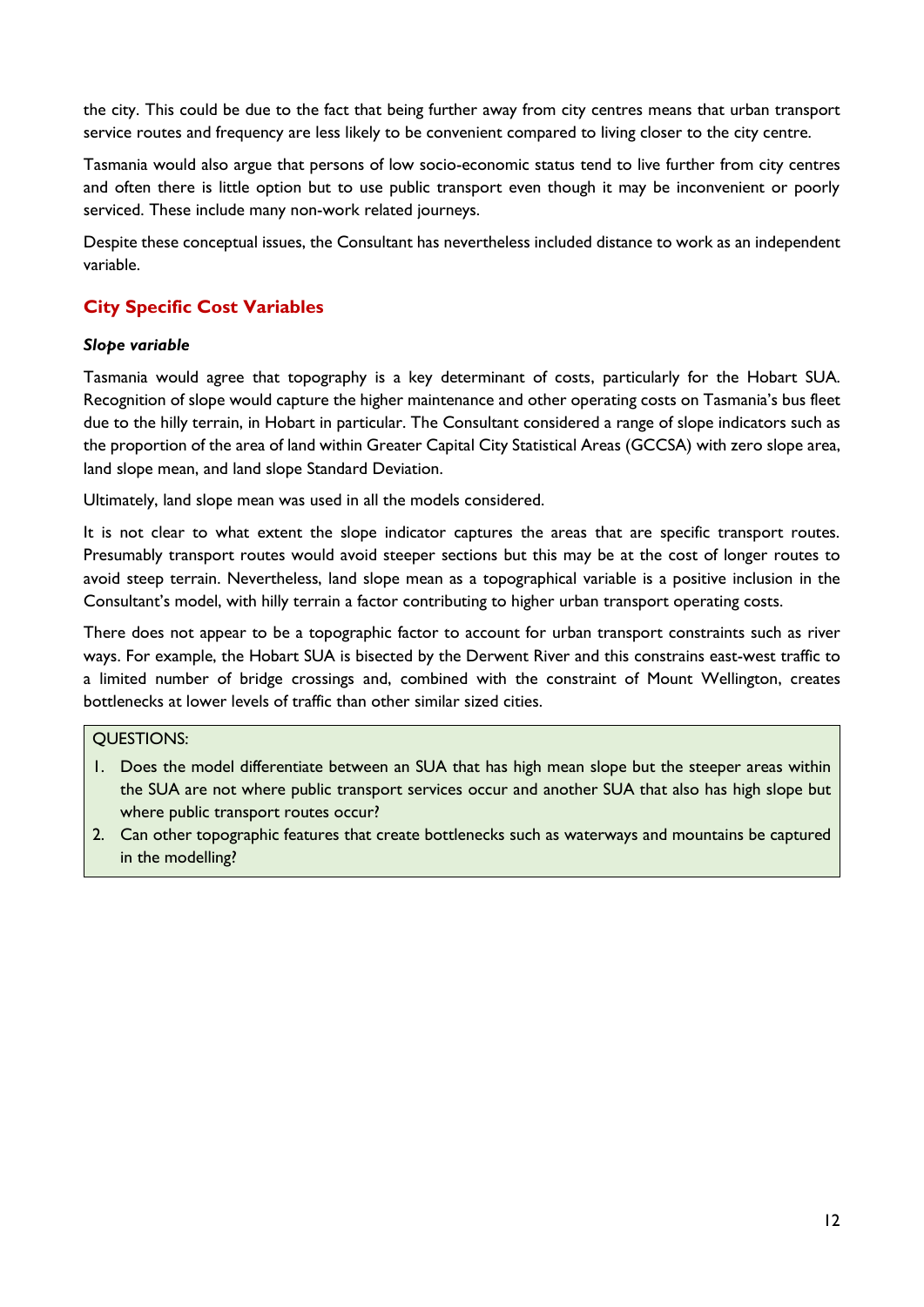# **Econometric Modelling**

The Consultant considered a range of demand, supply and cost variables, and after modelling a range of variables, found the following to be the best explanatory model, with an  $R<sup>2</sup>$  of 0.79 (linear-log model). The equivalent R<sup>2</sup> for the current CGC model is 0.64.

 $Exp_i = B_o + B_1$  dense $i + B_2$  Dist $i + B_3$  slope $i + B_4$  Ln pax $i$  train +  $B_5$  Ln pax $i$  bus + E $i$ 

Dense = urban population weighted density - urban demand proxy for volume

Dist = distance to work (proxy for network complexity)

Slope = topography related cost

Ln pax bus/train = supply or network related variables by bus and train modes as proxies for congestion and volume

 $E = error term$ 

The linear-log form of the model can be interpreted as indicative of scale effects in the wider sense as it suggests that the impact on per capita expenses from growth from additional passenger numbers increases at a slower rate as total volume increases.

The overall methodologies and econometric modelling used by the Consultant appears to be of sound quality. In most peer reviewed econometric research papers, the data and model codes are made available in order for the results to be replicated. However, no raw data, specific model outcomes or modelling codes have been provided, and so a detailed assessment and additional model testing is not fully possible.

Some minor issues that were found in the report are outlined below.

Throughout the report a high R<sup>2</sup> is often cited as being a primary desirable property for model selection. While this is largely true, a model with a high  $R^2$  in particular is not always indicative of necessarily being a better fit than a model with a lower  $R^2$ . A high  $R^2$  could be the result of a spurious regression, where the dependent and independent variables share some stochastic process that may indicate a false level of explanatory power that is driven by the specific sample selection.

Furthermore, a high  $R<sup>2</sup>$  could be driven by a model that is over fitted, since the inclusion of more independent variables will increase R<sup>2</sup>, although these may not inhabit any real explanatory power. If there are too many terms compared to the number of observations, the estimated coefficients would mostly represent 'noise' and no longer provide an accurate basis for forecasting costs. However, this issue is partly recognised, through the use of the adjusted R<sup>2</sup> which accounts for additional explanatory variables that do not improve the model fit.

In terms of accurate variable selection for the final model, an additional method other than relying on the value of R<sup>2</sup> and adjusted R<sup>2</sup> for each model is to conduct restricted and unrestricted F-tests. This would accurately determine which independent variables significantly impact the dependent variable and should therefore be included in the final model.

Currently, other than analysing the value of the model R<sup>2</sup>, the report often refers to the model F-statistic as a further important measure of model performance. While this is again mostly an accurate measure, the overall F-statistic only indicates the statistical significance of all independent variables jointly (specifically, testing whether all joint model coefficients are statistically significantly different from zero). If, for example, only one independent variable is statistically significant while the others are not, the model F-statistic will most likely be statistically insignificant and the model will be rejected. It is therefore important to take into account the individual significance of the independent variables measured through the individual coefficient t-statistics.